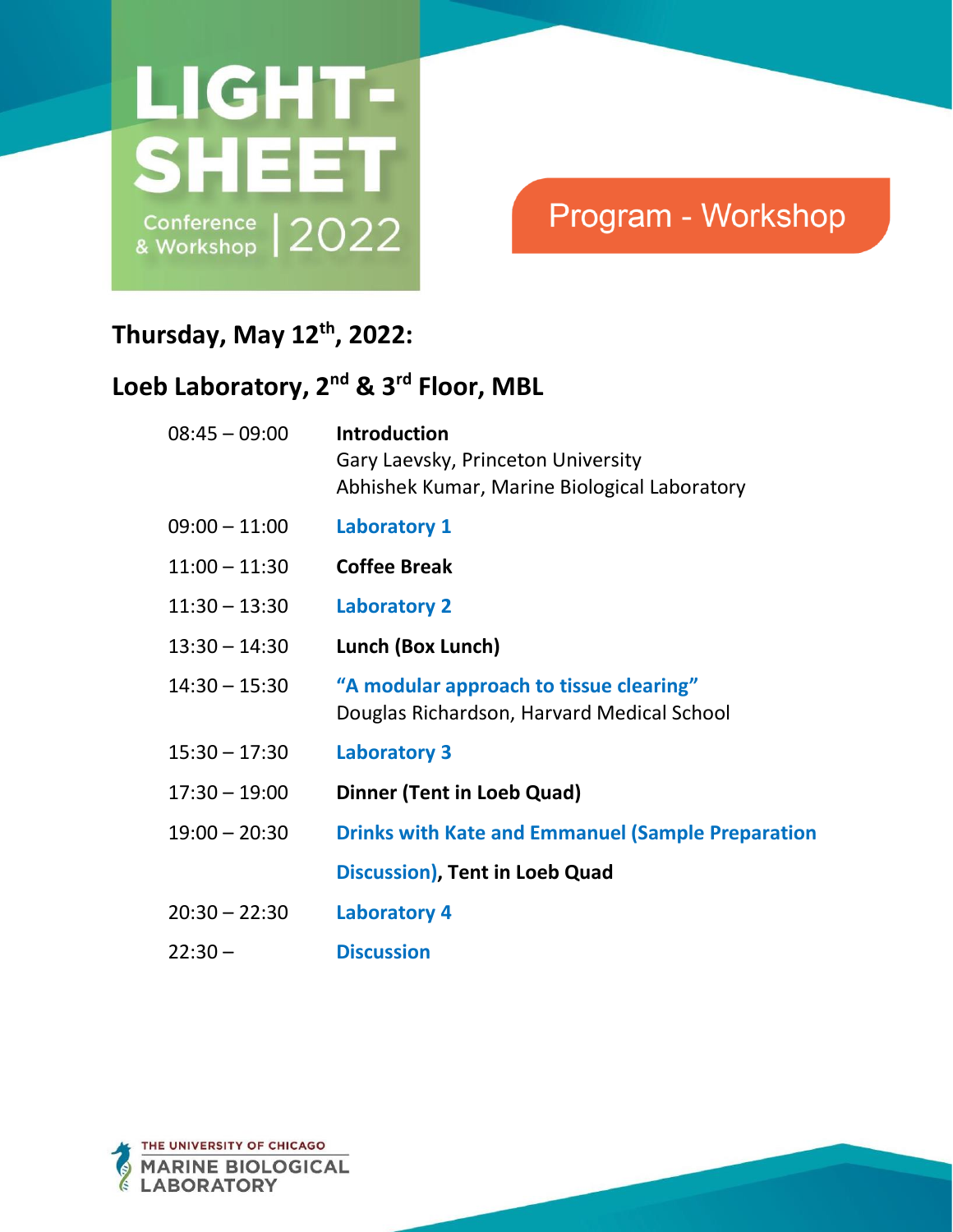

# Program - Workshop

#### **Friday, May 13th, 2022:**

#### **Loeb Laboratory, 2 nd & 3rd Floor, MBL**

| $08:45 - 09:00$ | <b>Introduction</b><br>Gary Laevsky, Princeton University<br>Abhishek Kumar, Marine Biological Laboratory |
|-----------------|-----------------------------------------------------------------------------------------------------------|
| $09:00 - 10:00$ | "Matching Sample to System"<br>Rebecca Adikes, Siena College                                              |
| $10:00 - 10:30$ | <b>Coffee Break</b>                                                                                       |
| $10:30 - 12:30$ | <b>Laboratory 5</b>                                                                                       |
| $12:30 - 13:30$ | Lunch                                                                                                     |
| $13:30 - 15:30$ | <b>Laboratory 6</b>                                                                                       |
| $15:30 - 16:00$ | <b>Coffee Break</b>                                                                                       |
| $16:00 - 18:00$ | <b>Laboratory 7</b>                                                                                       |
| $18:00 - 19:30$ | <b>Dinner</b>                                                                                             |
| $19:30 - 21:30$ | <b>Laboratory 8</b>                                                                                       |
| $21:30-$        | <b>Discussion and Free time on microscopes</b>                                                            |